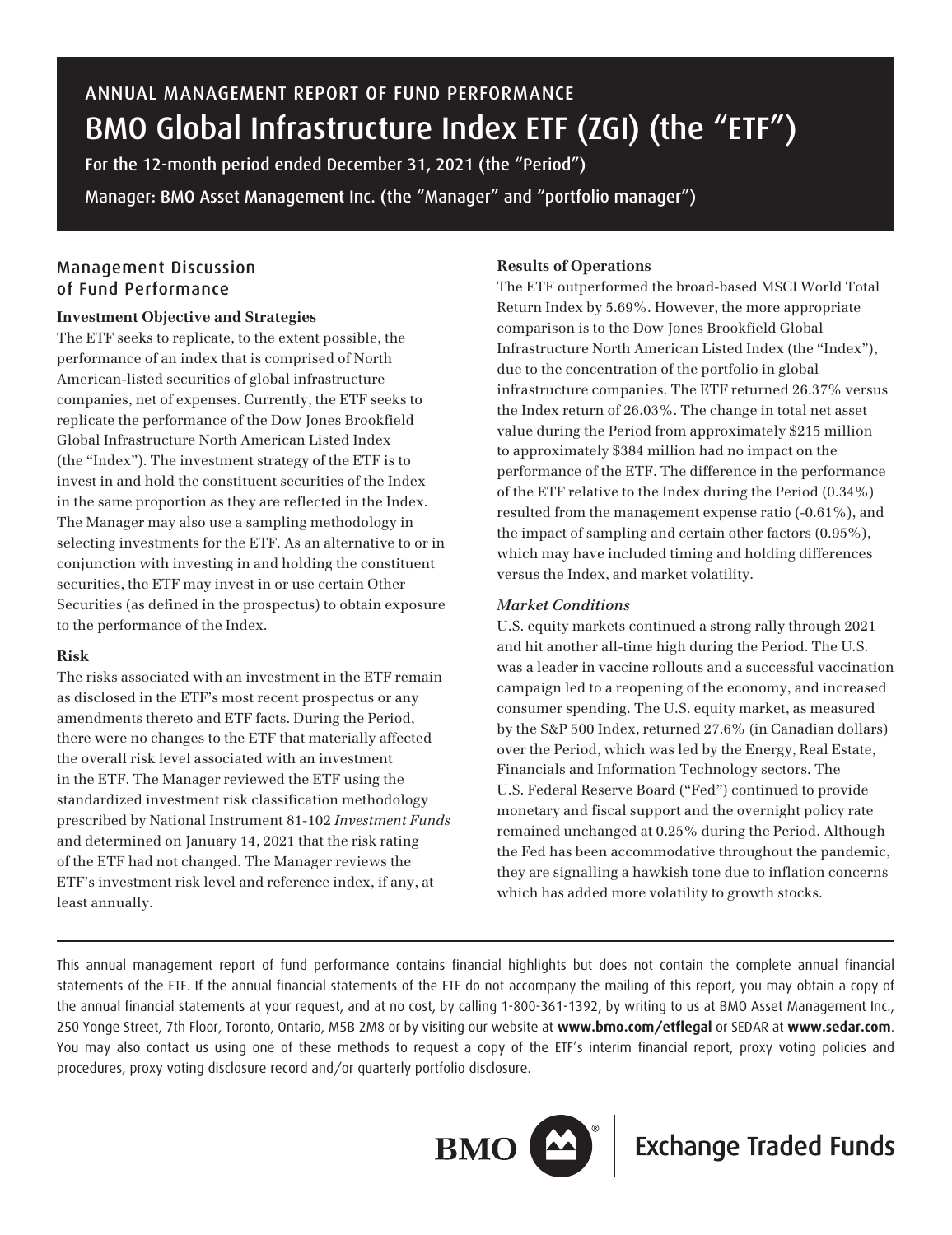Canadian equities also continued to recover in 2021, as the S&P/TSX Capped Composite Index, returned 25.1% during the Period. The Bank of Canada also held its target overnight rate at 0.25% over the Period to support the economic recovery. As optimism about COVID-19 vaccines improved, expectations for a strong economic recovery also improved. The Energy sector performed well during the Period as demand for oil increased and production remained low. The West Texas Intermediate (WTI) oil price began the Period at US\$48 per barrel and closed the Period at US\$75 per barrel. Canadian banks continued to outperform as loan loss provisions were reduced, and revenue growth remained strong and diversified across business lines.

In Europe, the spread of the coronavirus variants depressed government bond yields. During the Period, the European Central Bank set its inflation target to 2% in the medium term. The Bank of Japan left its key short-term interest rate unchanged at -0.1% and maintained the target for the 10 year Japanese government bond yield around 0% during the Period. The Bank of Japan committed to purchasing unlimited amounts of government bonds and buying more corporate debt, but in December 2021, the Bank of Japan decided to taper its corporate debt purchases to pre-pandemic levels and scale back some of its emergency funding. The lifting of some pandemic-related restrictions, as well as the monetary and fiscal support measures helped international stocks to recover during the Period. The MSCI EAFE Index, which represents the performance of equities in developed economies outside of North America, returned 10.3% in Canadian dollars over the Period.

Overall, the Infrastructure sector's performance lagged the broader equity market during the Period. The Oil & Gas Storage & Transportation and Specialized REITs subindustries were the largest contributors to performance, and while also positive, Marine Ports & Services and Airport Services sub-industries, contributed the least to performance. In terms of individual stock contributors, American Tower Corp. and Crown Castle International Corp. contributed the most to performance, while PG&E Corporation and Companhia de Saneamento Basico do Estado de Sao Paulo - SABESP ADR detracted the most from performance. From a regional perspective, U.S. and Canadian stocks contributed the most to the ETF's performance, while Brazilian and Mexican stocks relatively underperformed in terms of contribution to performance.

### **Recent Developments**

The global economy is transitioning from an accelerated growth phase (supported by a worldwide low rates environment) to a deceleration phase whereby the economy is still expanding, albeit at a slower growth rate. Some factors that have slowed the rate of expansion include continued global supply chain issues, further COVID-19 related disruptions, and the expectation of higher global rates. Markets are expected to continue performing and generating positive returns, but the expectation is that those returns will be moderate. Given this economic background, volatility is expected to be elevated through the first half of 2022. As such, the portfolio manager believes that strategies that provide exposure to more defensive sectors, quality names and dividend growth companies could fare well in this environment.

With global market earnings set to moderate in 2022, infrastructure earnings and growth are likely to perform well and outpace the rest of the equity global markets, as historically, moderated economic growth has been linked to positive performance for the sector. In the U.S., the implementation of Biden's infrastructure program will provide a tailwind support to the sector. In Europe and Asia, utility companies are accelerating investments in the solar, wind and clean energy. In the Communications Services sector, firms are building infrastructures for the deployment of 5G networks. With this positive background, the Infrastructure sector could have the potential for strong performance in 2022.

In February 2022, hostilities commenced in Ukraine. In response, a number of countries have imposed economic sanctions on Russia and certain Russian citizens and entities. The impact of the hostilities, economic sanctions and other measures may have wide-ranging global effects on price volatility for securities and commodities as well as the stability of global financial markets. It is uncertain how long the hostilities, economic sanctions and market instability will continue and whether they will escalate further.

### **Related Party Transactions**

From time to time, the Manager may, on behalf of the ETF, enter into transactions or arrangements with or involving other members of BMO Financial Group, or certain other persons or companies that are related or connected to the Manager (each a "Related Party"). The purpose of this section is to provide a brief description of any transactions involving the ETF and a Related Party.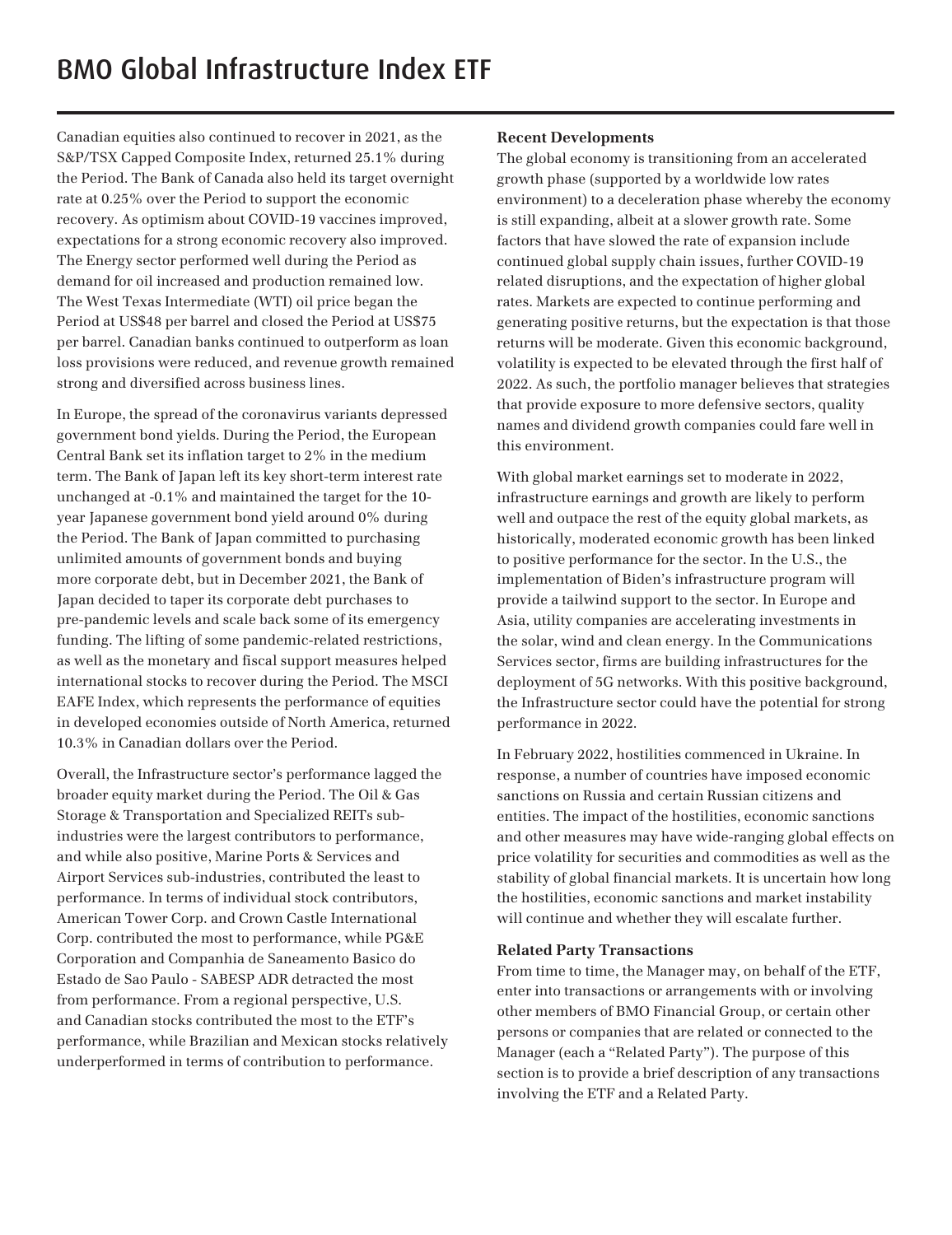### *Manager*

The Manager, an indirect, wholly-owned subsidiary of Bank of Montreal ("BMO"), is the portfolio manager, trustee and promoter of the ETF. The Manager is paid a management fee by the ETF as compensation for its services, which is described in the "Management Fees" section later in this document.

### *Designated Broker*

The Manager has entered into an agreement with BMO Nesbitt Burns Inc., an affiliate of the Manager, to act as designated broker and dealer for distribution of BMO exchange traded funds, on terms and conditions that are comparable to arm's length agreements in the exchange traded funds industry. The material terms and conditions of the agreement have been disclosed in the ETF's prospectus.

The Manager has also entered into agreements with certain other registered dealers in Canada to act as dealers for the creation and redemption of units of BMO exchange traded funds.

### *Buying and Selling Securities*

During the Period, the ETF relied on standing instructions provided by the independent review committee ("IRC") for any of the following related party transactions that may have occurred in the ETF (each, a "Related Party Transaction"):

(a) investments in securities issued by BMO, an affiliate of the Manager, or any other issuer related to the Manager;

(b) investments in a class of non-government debt securities and/or equity securities of an issuer during the period of distribution of those securities to the public and/or the 60-day period following the distribution period where BMO Nesbitt Burns Inc., an affiliate of the Manager, or any other affiliate of the Manager acted as an underwriter in the distribution;

(c) trades in debt securities in the secondary market with BMO Nesbitt Burns Inc., an affiliate of the Manager, that is trading with the ETF as principal; and

(d) trades of a security from or to, another investment fund or a managed account managed by the Manager or an affiliate of the Manager.

In accordance with the IRC's standing instructions, in making a decision to cause the ETF to enter into a Related Party Transaction, the Manager and the portfolio manager of the ETF are required to comply with the Manager's written policies and procedures governing the Related Party Transaction and report periodically to the IRC, describing each instance that the Manager relied on the standing instructions and its compliance or non-compliance with the

governing policies and procedures. The governing policies and procedures are designed to ensure that each Related Party Transaction (i) is made free from any influence of BMO, BMO Nesbitt Burns Inc. or an associate or affiliate of BMO and/or BMO Nesbitt Burns Inc. and without taking into account any considerations relevant to BMO, BMO Nesbitt Burns Inc. or an associate or affiliate of BMO and/or BMO Nesbitt Burns Inc.; (ii) represents the business judgment of the Manager, uninfluenced by considerations other than the best interests of the ETF; and (iii) achieves a fair and reasonable result for the ETF.

### *Brokerage Commissions*

The ETF pays standard brokerage commissions at market rates to BMO Nesbitt Burns Inc., an affiliate of the Manager, for executing a portion of its trades. The brokerage commissions charged to the ETF (excluding exchange and other fees) during the periods were as follows:

|                                                      | 2021  | 2020  |
|------------------------------------------------------|-------|-------|
| Total brokerage commissions                          | 5.318 | 6.311 |
| Brokerage Commissions paid to BMO Nesbitt Burns Inc. | 2.899 | 3.751 |

# Financial Highlights

The following tables show selected key financial information about the ETF and are intended to help you understand the ETF's financial performance for the periods indicated.

### **The ETF's Net Assets per Unit(1)**

|                                          | Financial years ended Dec. 31 |        |        |        |        |        |
|------------------------------------------|-------------------------------|--------|--------|--------|--------|--------|
| <b>Listed CAD Units</b>                  |                               | 2021   | 2020   | 2019   | 2018   | 2017   |
| Net assets, beginning of period          | \$                            | 35.23  | 40.83  | 33.59  | 34.73  | 34.62  |
| Increase (decrease) from operations      |                               |        |        |        |        |        |
| Total revenue                            | \$                            | 1.55   | 1.56   | 1.51   | 1.31   | 1.48   |
| Total expenses <sup>(2)</sup>            | \$                            | (0.35) | (0.32) | (0.32) | (0.33) | (0.33) |
| Realized gains (losses) for the period   | \$                            | 0.73   | 1.11   | 0.22   | 0.98   | 1.10   |
| Unrealized gains (losses) for the period | \$                            | 7.13   | (6.81) | 7.09   | (2.38) | (1.36) |
| <b>Total increase (decrease) from</b>    |                               |        |        |        |        |        |
| operations <sup>(3)</sup>                | \$                            | 9.06   | (4.46) | 8.50   | (0.42) | 0.89   |
| <b>Distributions</b>                     |                               |        |        |        |        |        |
| From net investment income               |                               |        |        |        |        |        |
| (excluding dividends)                    | \$                            |        |        |        |        |        |
| From dividends                           | \$                            | 1.12   | 1.30   | 1.15   | 1.06   | 1.15   |
| From capital gains                       |                               | 0.42   | 0.95   |        | 0.19   | 1.07   |
| Return of capital                        |                               | 0.02   | 0.01   | 0.01   | 0.01   | 0.01   |
| <b>Total Annual Distributions(4)</b>     | \$                            | 1.56   | 2.26   | 1.16   | 1.26   | 2.23   |
| Net assets, end of period                | \$                            | 43.08  | 35.23  | 40.83  | 33.59  | 34.73  |

(1) This information is derived from the ETF's audited annual financial statements.

(2) Includes commissions and portfolio transaction costs and withholding taxes.

<sup>(3)</sup> Net assets and distributions are based on the actual number of units outstanding at the relevant time. The increase/decrease from operations is based on the weighted average number of units outstanding over the financial period. This table is not intended to be a reconciliation of beginning to ending net assets per unit.

(4) Distributions were either paid in cash or reinvested in additional units of the ETF, or both.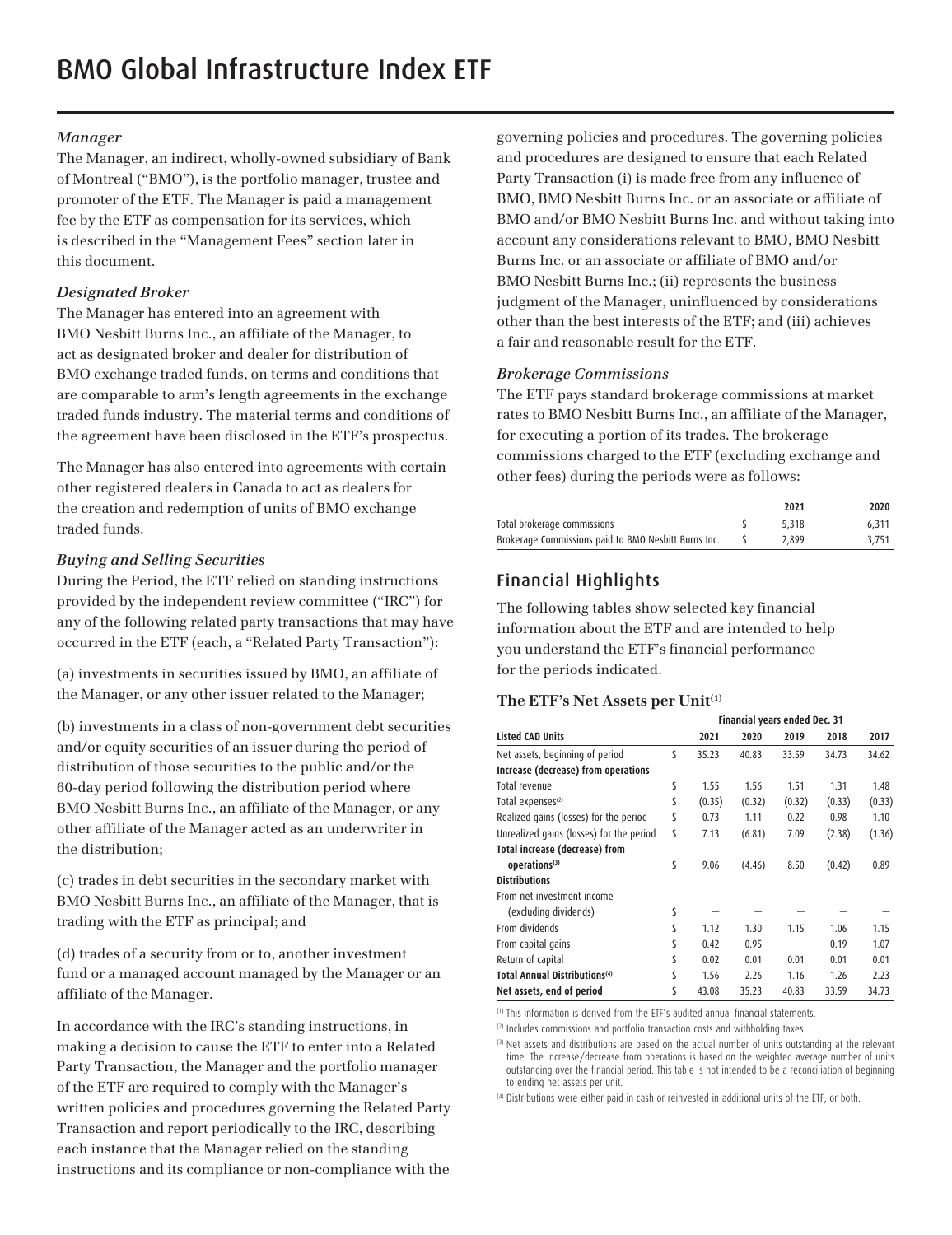### **Ratios and Supplemental Data**

|                                                    | Financial years ended Dec. 31 |         |         |         |         |         |
|----------------------------------------------------|-------------------------------|---------|---------|---------|---------|---------|
| <b>Listed CAD Units</b>                            |                               | 2021    | 2020    | 2019    | 2018    | 2017    |
| Total net asset value (000's) <sup>(1)</sup>       | S                             | 384,090 | 215,245 | 259,667 | 220,328 | 304,112 |
| Number of units outstanding (000's) <sup>(1)</sup> |                               | 8.916   | 6,110   | 6,360   | 6,560   | 8,758   |
| Management expense ratio <sup>(2)</sup>            | 0/0                           | 0.61    | 0.61    | 0.61    | 0.60    | 0.61    |
| Management expense ratio before waivers            |                               |         |         |         |         |         |
| or absorptions <sup>(2)</sup>                      | 0/0                           | 0.61    | 0.61    | 0.61    | 0.60    | 0.61    |
| Trading expense ratio(3)                           | 0/0                           | 0.00    | 0.00    | 0.00    | 0.00    | 0.01    |
| Portfolio turnover rate <sup>(4)</sup>             | 0/0                           | 12.51   | 20.32   | 20.20   | 11.95   | 18.77   |
| Net asset value per unit                           | \$                            | 43.08   | 35.23   | 40.83   | 33.59   | 34.73   |
| Closing market price                               |                               | 43.09   | 35.16   | 40.74   | 33.48   | 34.75   |

(1) This information is provided as at December 31 of the period shown.

(2) Management expense ratio is based on total expenses (excluding commissions and other portfolio transaction costs) for the stated period and is expressed as an annualized percentage of daily average net asset value during the period.

<sup>(3)</sup> The trading expense ratio represents total commissions and other portfolio transaction costs expressed as an annualized percentage of daily average net asset value during the period.

(4) The ETF's portfolio turnover rate indicates how actively the ETF's portfolio manager manages its portfolio investments. A portfolio turnover rate of 100% is equivalent to the ETF buying and selling all of the securities in its portfolio once in the course of the year. The higher an ETF's portfolio turnover rate in a year, the greater the trading costs payable by the ETF in the year, and the greater the chance of an investor receiving taxable capital gains in the year. There is not necessarily a relationship between a high turnover rate and the performance of an ETF.

#### **Management Fees**

The Manager is responsible for the day-to-day management of the business and operations of the ETF. The Manager monitors and evaluates the ETF's performance, manages the portfolio and provides certain administrative services required by the ETF. As compensation for its services, the Manager is entitled to receive a management fee payable quarterly and calculated based on the daily net asset value of the ETF at the annual rate set out in the table below. The management fee is subject to applicable taxes. The Manager may, from time to time in its discretion, waive all or a portion of the management fee charged.

| Ticker | Annual<br>Management Fee Rate<br>$\frac{0}{0}$ |
|--------|------------------------------------------------|
| ZGI    | 0.55                                           |

## Past Performance

The ETF's performance information assumes that all distributions made by the ETF in the periods shown were used to purchase additional units of the ETF and is based on the net asset value of the ETF.

The performance information does not take into account sales, redemption, distribution or other optional charges that, if applicable, would have reduced returns or performance. Please remember that how the ETF has performed in the past does not indicate how it will perform in the future.

On September 21, 2012, the ETF changed its investment objective and underlying index from the Dow Jones Brookfield Global Infrastructure Index to the Dow Jones Brookfield Global Infrastructure North American Listed Index,which employs the same selection methodology as the former index for determining what constitutes an "infrastructure company", but is comprised of North American listed securities (including American depositary receipts) of global infrastructure companies. This change could have affected the performance of the ETF, had it been in effect throughout the performance measurement periods presented.

### **Year-by-Year Returns**

The following bar chart shows the performance of the ETF for each of the financial years shown and illustrates how the ETF's performance has changed year to year. The chart shows, in percentage terms, how much an investment made on the first day of each financial year would have increased or decreased by the last day of each financial year.



### **Annual Compound Returns**

This table compares the historical annual compound returns of the ETF with its benchmark index, the Dow Jones Brookfield Global Infrastructure North American Listed Index and a broad-based index, the MSCI World Total Return Index.

The Dow Jones Brookfield Global Infrastructure North American Listed Index measures the performance of companies with at least 70% of cash flows deriving from infrastructure lines of business. The Dow Jones Brookfield Global Infrastructure North American Listed Index constituent securities must be listed in either the U.S. or Canada.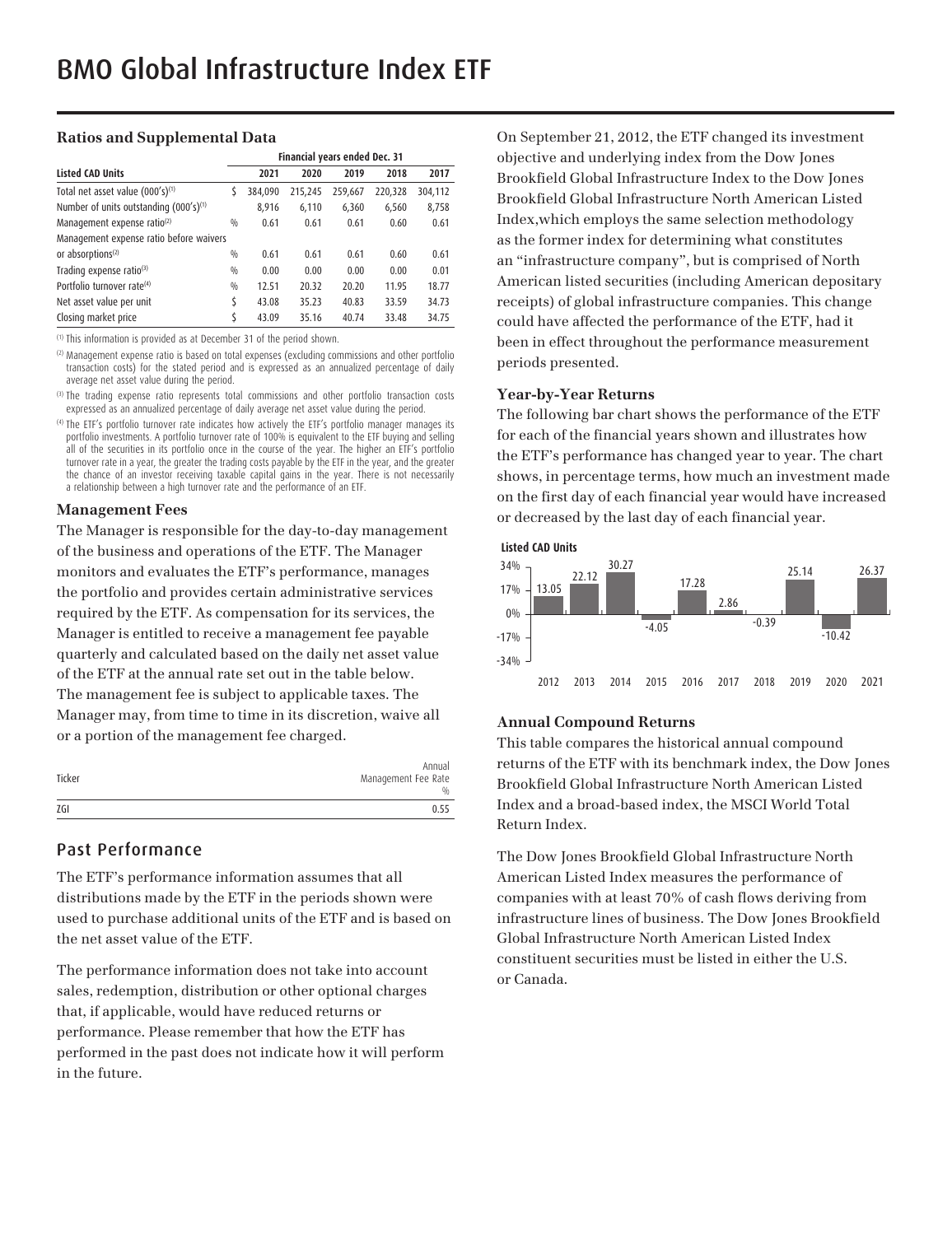The MSCI World Total Return Index is a broad global equity index that represents large- and mid-capitalization equity performance across 23 developed markets countries. It covers approximately 85% of the free float-adjusted market capitalization in each country.

|  | As at December 31, 2021 |  |  |
|--|-------------------------|--|--|
|  |                         |  |  |

| <b>Listed CAD Units</b>                    |     |       |       |       |       | Since     |
|--------------------------------------------|-----|-------|-------|-------|-------|-----------|
|                                            |     | 1Yr   | 3Yr   | 5Yr   | 10Yr  | Inception |
| BMO Global Infrastructure Index ETF        | 0/0 | 26.37 | 12.31 | 7.73  | 11 38 |           |
| Dow Jones Brookfield Global Infrastructure |     |       |       |       |       |           |
| North American Listed Index                | 0/0 | 26.03 | 12.07 | 7.60  |       |           |
| MSCI World Total Return Index              | 0/0 | 20.68 | 18.73 | 13.63 | 15 19 |           |

*A discussion on the relative performance of the ETF as compared to its benchmark index and broad-based index can be found under the Results of Operations section of this report.* 

## Summary of Investment Portfolio

*As at December 31, 2021*

|                                   | $%$ of Net         |
|-----------------------------------|--------------------|
| <b>Portfolio Allocation</b>       | <b>Asset Value</b> |
|                                   |                    |
|                                   |                    |
|                                   |                    |
|                                   |                    |
|                                   |                    |
|                                   |                    |
| <b>Total Portfolio Allocation</b> | 100.0              |
|                                   | $%$ of Net         |
| <b>Sector Allocation</b>          | <b>Asset Value</b> |
|                                   |                    |
| Engray                            | <b>21 Q</b>        |

| <b>Total Sector Allocation</b><br>100.0 |
|-----------------------------------------|
|                                         |
|                                         |
|                                         |
|                                         |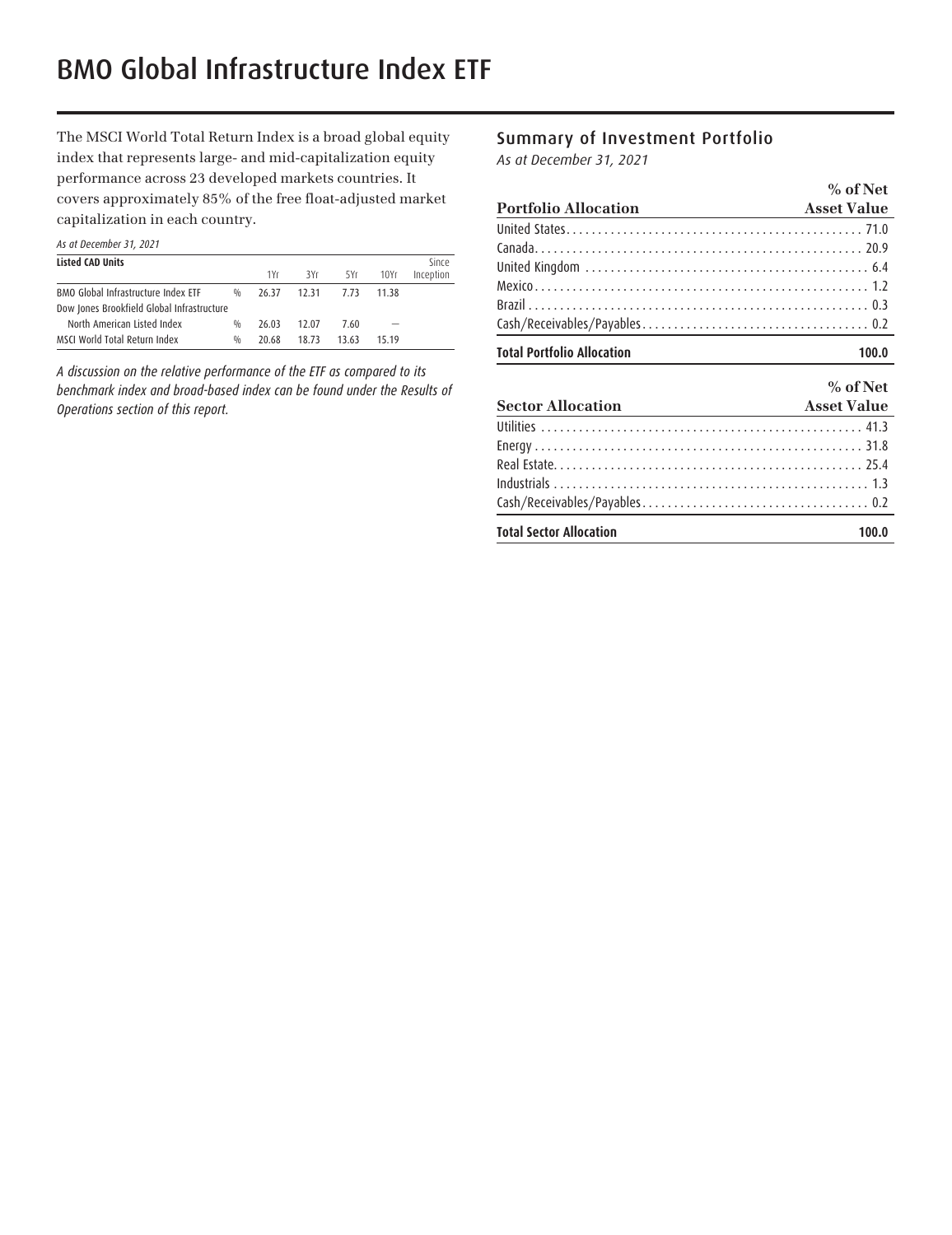# BMO Global Infrastructure Index ETF

|                                                                     | $%$ of Net         |
|---------------------------------------------------------------------|--------------------|
| Top 25 Holdings<br>the control of the control of the control of the | <b>Asset Value</b> |
|                                                                     |                    |
|                                                                     |                    |
|                                                                     |                    |
|                                                                     |                    |
|                                                                     |                    |
|                                                                     |                    |
|                                                                     |                    |
|                                                                     |                    |
|                                                                     |                    |
|                                                                     |                    |
|                                                                     |                    |
|                                                                     |                    |
|                                                                     |                    |
|                                                                     |                    |
|                                                                     |                    |
|                                                                     |                    |
|                                                                     |                    |
|                                                                     |                    |
|                                                                     |                    |
|                                                                     |                    |
|                                                                     |                    |
|                                                                     |                    |
|                                                                     |                    |
|                                                                     |                    |
|                                                                     |                    |
| Top Holdings as a Percentage of Total Net Asset Value               | 93.2               |
| <b>Total Net Asset Value</b>                                        | \$384,089,580      |

*The summary of investment portfolio may change due to the ETF's ongoing portfolio transactions. Updates are available quarterly.*